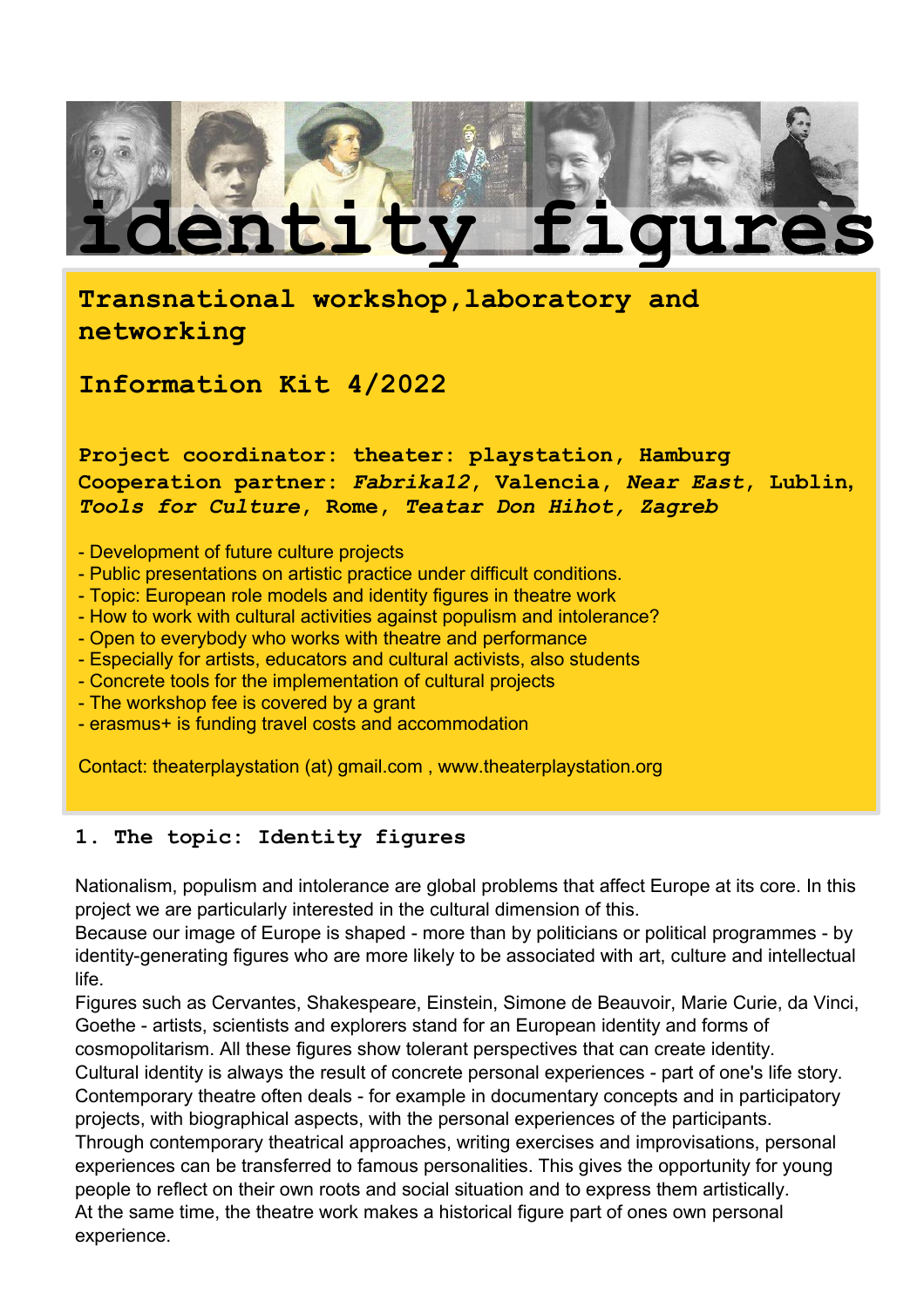The list of identity figures is long and contains many inspiring and also surprising names. It also shows how little we know about each other in these matters in Europe.

Who are identity figures in Latvia, Hungary or Portugal? Which Greek heroes are there, apart from those of classical dramas?

Already in the search for figures it becomes clear how national our thinking still is - and how the names of men are initially in the majority. In this respect, elements of research are necessary: Which female identity figures are there? Which are of non-European origin? What about more contemporary or current figures? And what Afro-European role-models are there?

The artistic means by which we approach these questions is performance and theatre work. The project is open for everyone who works with young people and is interested in theatre and performance, especially artists and cultural mediators, people teaching theatre and dance, as well as pedagogics and students.

In workshops, discussions and accompanying events, they deal with the question of how to approach the topics outlined above in theatre and performance work.



Young performer in Hamburg in a project about the youth of Goethe and his sister Cornelia

# **2. Workshops**

Our main activity are workshops, which will be held in Valencia, South Italy, Lublin and Hamburg in 2019 and 2020. They will last 4 - 5 days. Around 18 participants from different European countries will take part.

The workshops are led by internationally experienced theatre and performance artists, cultural mediators and cultural managers (see below).

They teach creative techniques, research tools, writing exercises, physical exercises, scenic improvisation and playing with improvisos, work with theatre texts, dramaturgical questions and play development, the use of masks, dance and music.

All this with a very clear practical orientation: Scenes, monologues, songs and choreographies are developed and presented to each other with professional help.

Together we explore ways to implement this practice in neighbourhood projects, schools, universities and other institutions.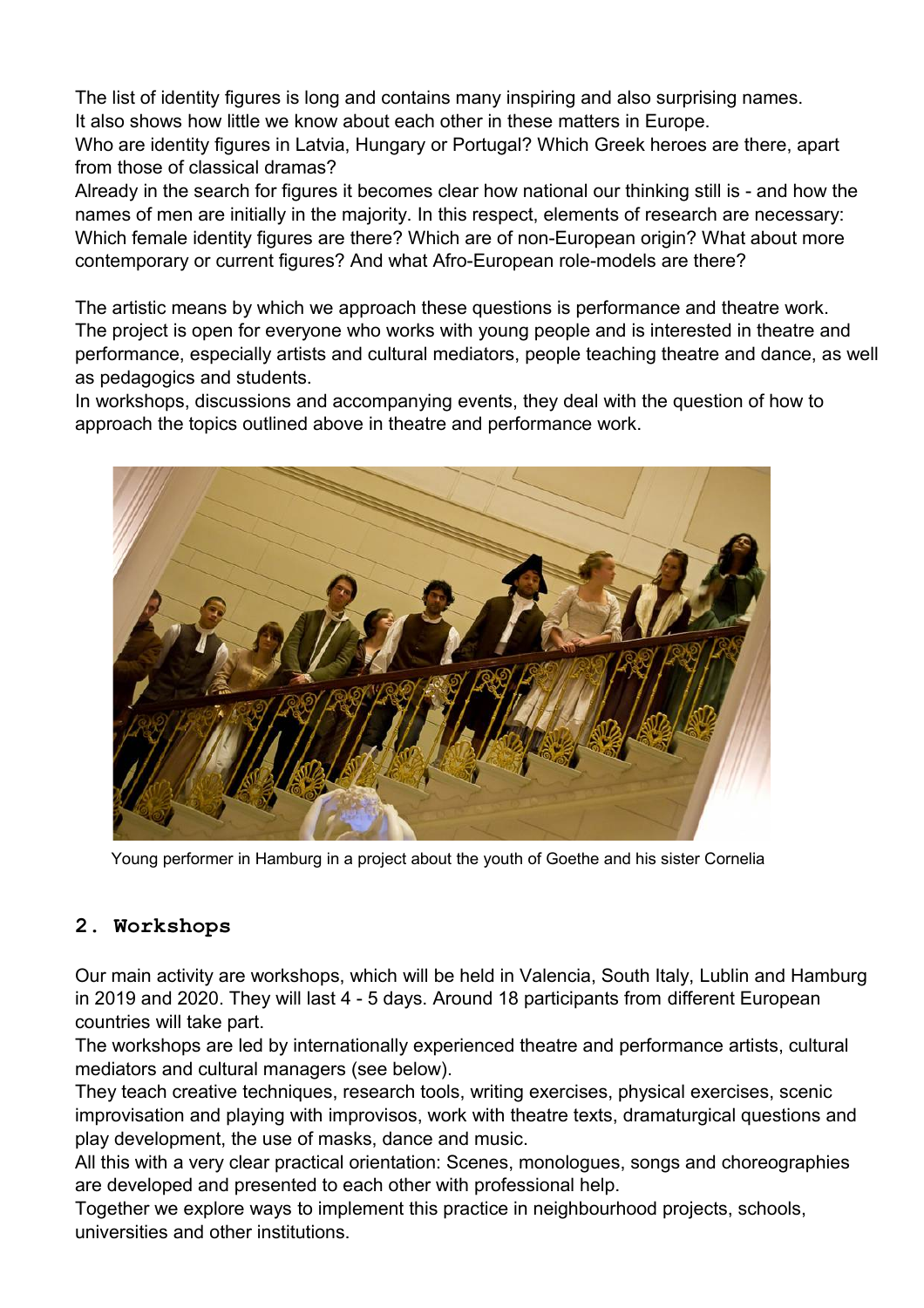The workshops build on each other, but are set up in a way that it's also possible to attend part of them.

More details on the contents of the workshops can be found below.

Important aspects are also the networking of the participants and insights into concrete projects based on the idea of mutual learning. The participants come from numerous, sometimes very different countries and institutions. They get to know each other in the workshops, work together, exchange experiences and backgrounds.

In addition, we present practices with which they can meet and get to know exemplary projects during excursions and lectures. In addition, we present tools for administrative things such as financing, application and project implementation.

At the end of the last two workshops, showings of the results will take place, basically for colleagues and friends of the participants.

Other public formats such as discussions, lectures and performances by the participating artists also serve this purpose.



How to represent Karl Marx? Work with paper-masks in Frankfurt

# **3. Contents of the workshops**

1st workshop, Lublin, 27–30 June 2019

Focus: Improvisation

- Play with status types and situations based on Keith Johnstone

- Contemporary performance theatre (With special reference to Forced Entertainment and She She Pop)

- Text-improvisation in contemporary dance theatre
- Scenic improvisation based on identity figures
- Text development through improvisation

 2nd workshop, Squillace, Italy, 25-29 September 2019 Focus: Text development

- Creative writing techniques
- Writing exercises and research Site specific
- (Using techniques of the Goat Island Performance Group Chicago)
- Development of improvisos
- Research techniques, Working with songs

**Always flexibel! Improvisation and the question of hierachy**

**Create content! Develop text and story for contemporary theater**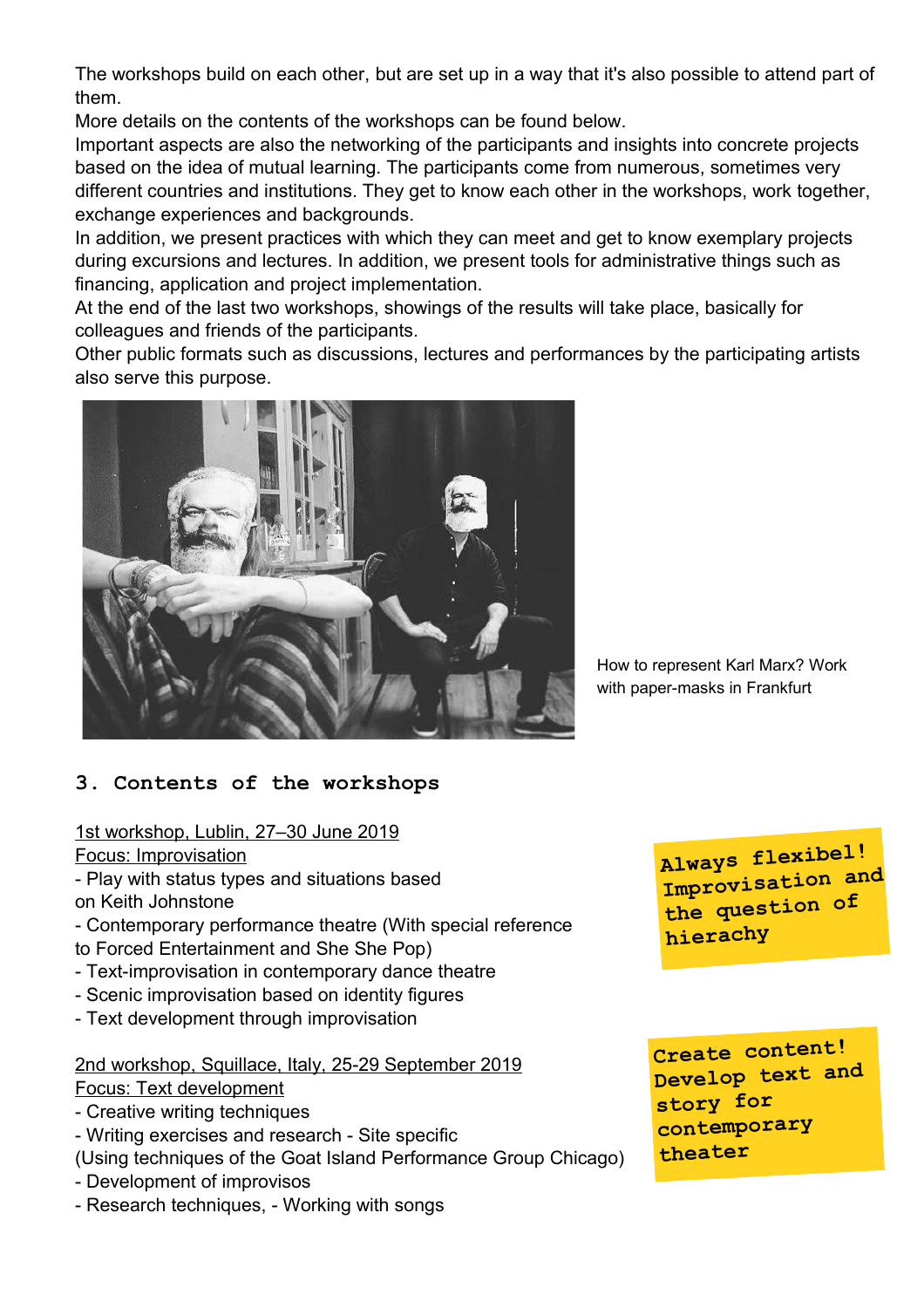3rd workshop, Valencia, Fabrika12, 6-10 November 2019

Focus: Forming a play

- Development of monologues and scenes from biographical material
- Dramaturgical questions and play development
- Dance and movement theatre
- Development and presentation of small performances
- 4th workshop, Hamburg, 2-5 April 2020

Focus: Development of future culture projects

- Public presentations on artistic practice under difficult conditions.
- Workshops on performance and theatre skills
- Creating cultural activities against populism and intolerance
- Concrete tools for the implementation of cultural projects
- Intense networking sessions

The meetings are set up in a way that it makes sense to take them one after the other, but it is also possible to take part in individual work blocks.

Participants who have fully participated in at least three units will receive a certificate.

# **4. Practical questions / schedule**

For workshops we will meet two times a day for 3-4 hours, in addition to supplementary activities such as discussion rounds, lectures, performances etc.

Most workshop inputs come from the team of theater: playstation, with David Chotjewitz, Katharina Oberlik and Mable Preach, among others. In addition, there are artists from the partner institutions such as actress and director Ita Aagaard from Valencia. Domenica Moscato from Italy and Lukasz Wójtowicz from Poland, both experienced project managers, will not only lead the organisational work in their countries, but also pass on experience to the participants in talks and workshop units.

# **Workshop-Conductors**



# **David Chotjewitz, Hamburg**

*Workshop-conductor, lectures*

Born in Berlin, raised in Rome, writer and director. Published plays and novels about Albert Einstein and "Daniel Half Human", which also received international acclaim. After working as assistent director at the Schauspielhaus Hamburg and Burgtheater Vienna he founded theatre: playstation in Hamburg and instigated several performances on Kampnagel ("BLUT on the Dancefloor", "Narcissus and the Revolution" and others). His works have been awarded several times. In recent years he has developed transnational projects such as "Ministry for Favorite Songs" and developed new forms of creative mediation of theatre, literature, music and performance with cultural and educational institutions throughout Germany and Europe.

**Get <sup>a</sup> play! Dramatic structure, scenes and plays**

**Create <sup>a</sup> project! How to direct and implement performances**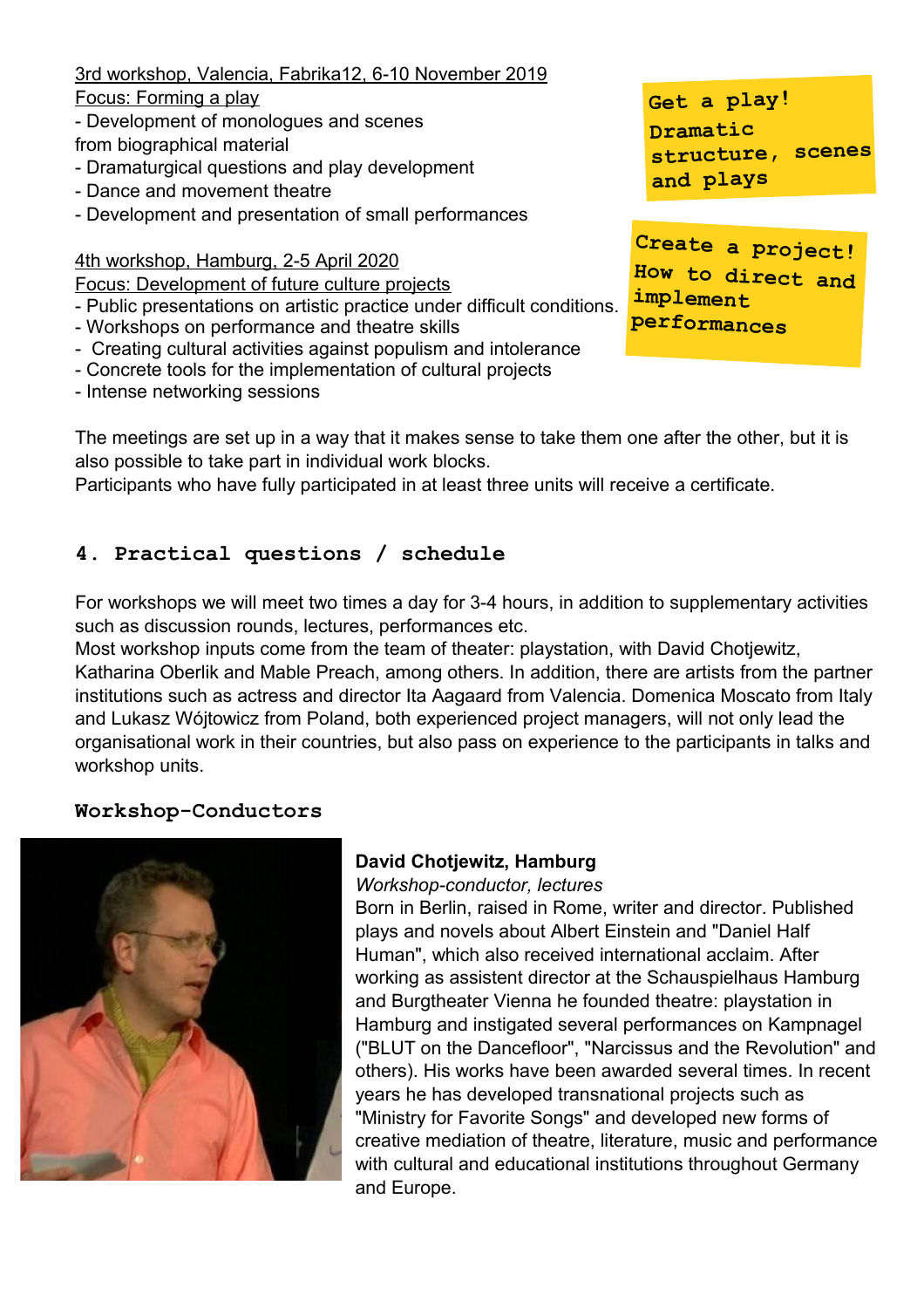# **Katharina Oberlik, Hamburg**

Choreography, performance coach

Born 1968, she studied theatre, film and television studies in Frankfurt and applied theatre studies in Giessen, co-founded She She Pop, Germany's first female performance collective and moves as a performer and director through the broad fields of theatre, performance art, music, dance and video art.

She teaches performance for actors and directors and builds the Ghettoakademie in Wilhelmsburg, a youth ensemble for performance and music. She has worked on numerous Playstation projects, most recently "The living Jukebox"



#### **Mable Preach, Hamburg**

Born in 1982, her familiy escaped from Ghana due to political persecution. She spent all her youth in refugee camps, in France and Belgium, then in Hamburg. Coming from a Ghanaian preacher family, she came into contact with gospel singing early and began to rap herself. Through her interest in African dance, she came to hip-hop and became one of Hamburg's top hip-hop choreographers. She studied media management and worked for several years as A&R in a record company. She joined theater: playstation and took part as an actress and singer, among others "Blut on the Dancefloor" (2002) and "Stirb, Popstar, Stirb" (2003). She soon began to stage her first plays and worked with Yves Tuvis, Showcase beat le mot, She She pop, Barner16, Hajusom and many others.

Lukulule developed under her leadership into a centre for urban arts with approx. 200 participants and 30 artists. In recent years, her artistic work has increasingly turned to anti-racism, and in 2014 she launched the FlüchtLINK project.

She has directed at the Schauspielhaus and Kampnagel, and since 2012 has produced largescale youth musicals with Lukulule, such as "Soul Train" and "12 Yards".

# **Ita Aagaard, Valencia**



Workshop acting and voice training

Ita, born in the Netherlands as the daughter of a Norwegian and a Spaniard is a very special acting teacher, director and choreographer.

She studied theatre in Paris, directed the Zéro Théâtre and toured throughout Europe. Since 2000 she has lived in Valencia, where she managed both "Ex Voto Producciones" and the "Nómada teatre". She directed over 20 productions at the theatre school "Off" in Valencia, including "La paz perpetua" by Juan Mayorga, and, in cooperation with theatre: playstation, Songs from a telephone box 2009-2010.

Since 2016, she has been head of the "Voz Coach Teatral" programme as well as a speech teacher and coach for public speeches.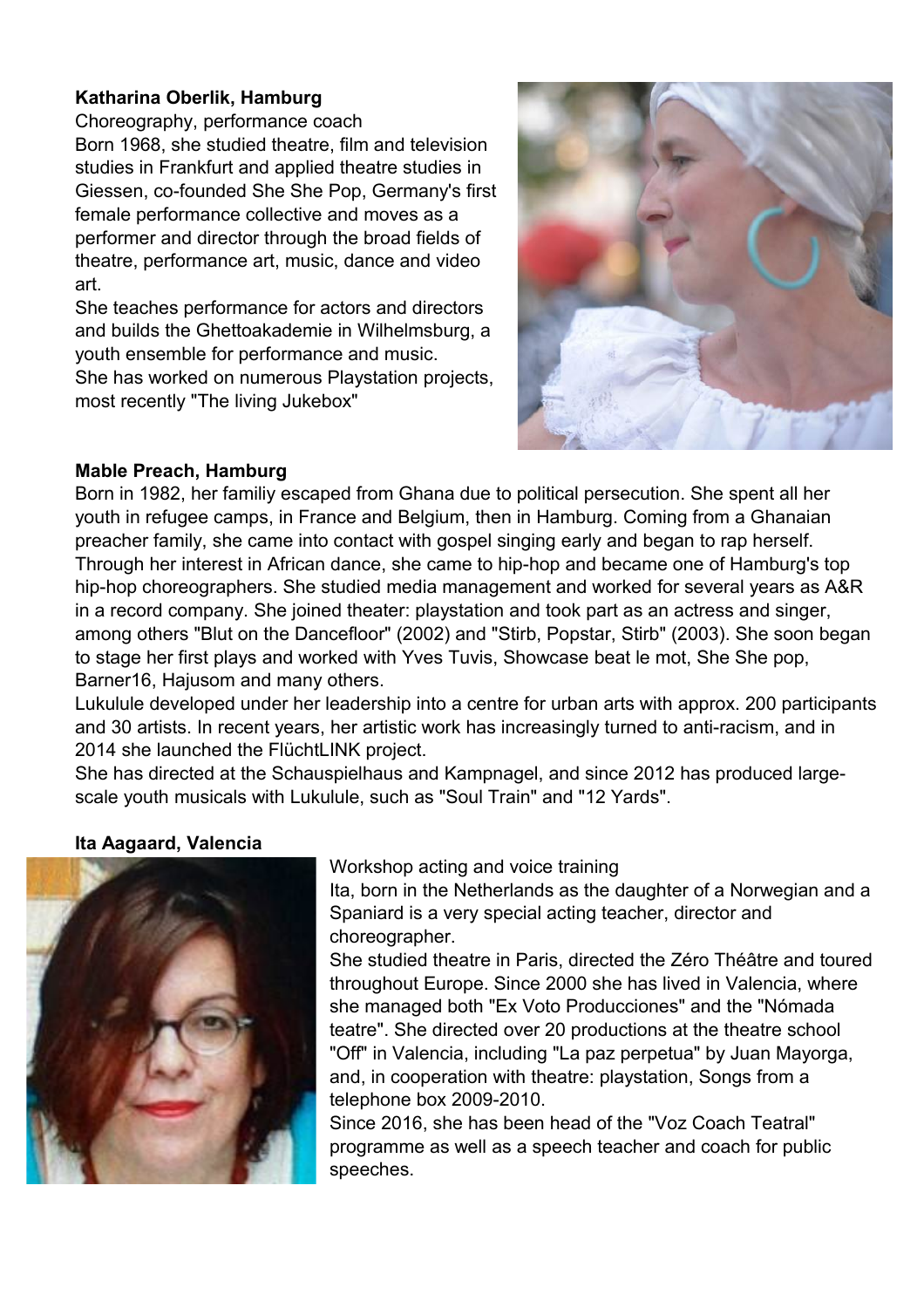

# **Lana Bitenc, Zagreb**

*Creative writing, theatre with children and special people* Lana Bitenc is a playwright, dramaturg and professional actress. She is also a graduate professor of Comparative literature and Italian language. She's towards the end of her PhD thesis "Theater metodology with deaf-blind people". Her Bedtime stories are regularly performed at Croatian radio1 (HR1). On famous TV show "Zuhra show" she worked as a screenwriter.

She founded theater Don Hihot in Zagreb together with actor Otokar Levaj. Their repertoire consists of plays for children and teenagers, but also comedies for adults. They perform in theatres, classrooms, halls, gyms, cultural centres, squares. Their plays like "Bee, be carefull" (2010), Bunnyman (2011) or "Adam & Eve in the front of the hell" (2013) are based on the humorous characters and story, and some of them offer an interaction with audience. Lana has participated in the European Ministry For Favourite Songs where she presented the show "Who stole my Lullaby".

# **Pawel Passini, Poland**

Theatre director and the art director of neTTheatre company (which is part of Centrum Kultury, production house where we stay for workshops and meeting in Lublin). Hosting partner for the Laboratory Lublin.

# **Domenica Moscato, Cosenza, Italy**

Project Management Italy and Spain

Freelance project manager and senior expert of European programmes in the field of creative and cultural projects and social entrepreneurship.

She worked for many organisations, companies and public institutions and is currently engaged in a European partnership running a two-year Erasmus+ strategic partnership for trainers and facilitators in young entrepreneurial education that aims at valorisation of common goods. She completed a four-months project under the European Programme "Erasmus for Young Entrepreneurs" in collaboration with [Collage Arts,](http://www.collage-arts.org/) a London-based cultural hub, in 2016. In 2010, she was selected among 30 Italian young people for the training programme "La sQuola", focused on creative and cultural industries.

Currently she is a PhD student in Architecture and Territory at the University "Mediterranea" of Reggio Calabria.

# **Łukasz Wójtowicz, Lublin, Poland**

Projektmanagement in Poland and Germany

\*1987; culture manager, theater producer, intercultural trainer.

Graduated from Public Administration and Culture Pedagogic faculty UMCS in Lublin. Event creator and manager since 2009, manager and producer for Net Theatre, Lublin. This company, directed by Paweł Passini, presents theatre in temporary online settings and runs its activities within the structure of Culture Centre Lublin and Artists Association NEAR EAST.

Net Theatre produced performances in cooperation with Polish Radio in Warszawa, Gorzkie Żale Festival, Grotowski Institute and Theatre Academy Dep. in Wrocław, Theatre Institute in Warszawa and many others.

The company presented more than 100 performances and concerts around Poland and abroad,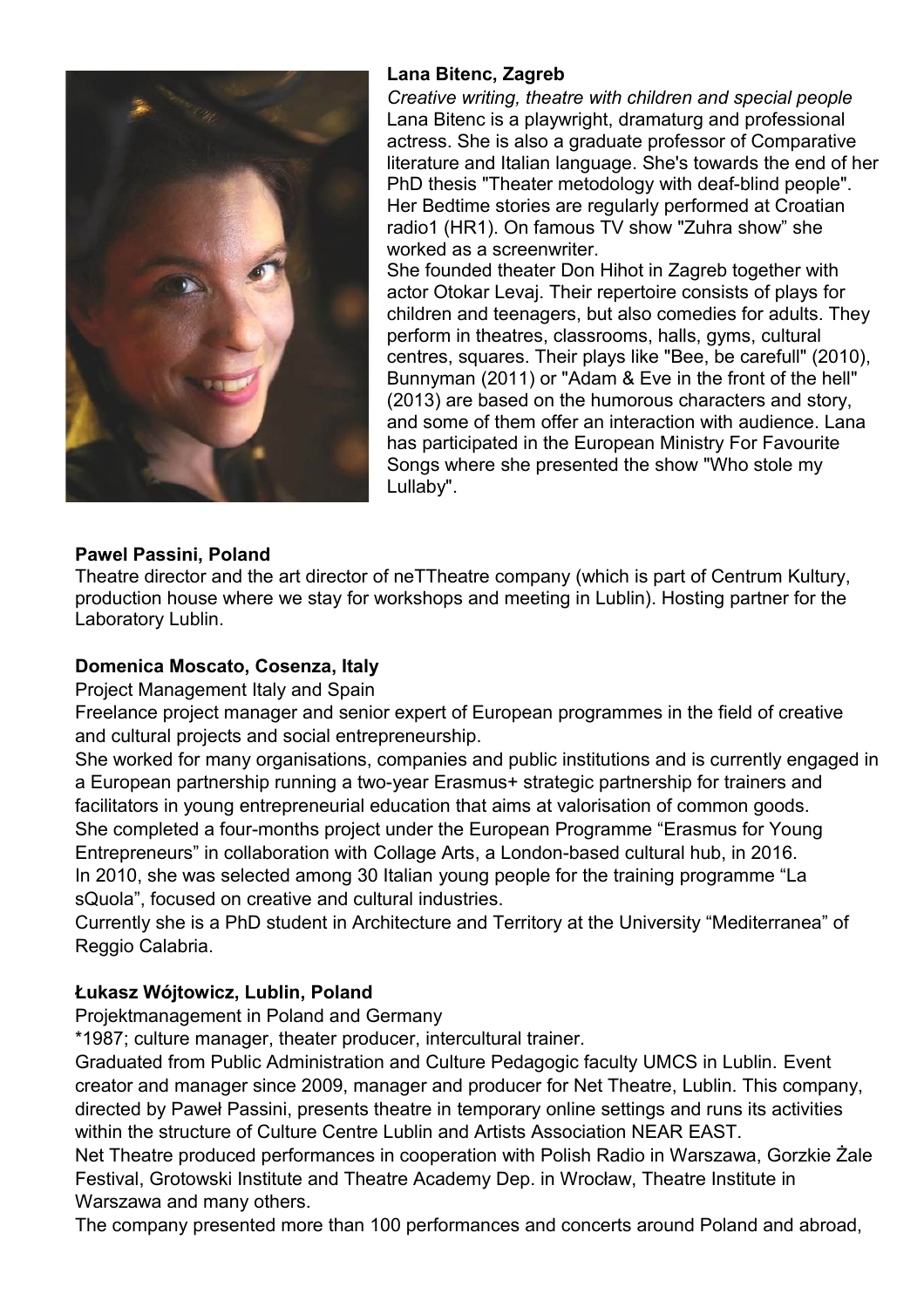among others a tour 'The HIDEOUT' realized in Tianjin and Harbin (China). Latest performances (among others): 2018: (in progress) 'Let's Dance Zofia' dir. J. Lewicka, Centre of the Meeting of Cultures Lublin, cooproduction Artists Association Near East and Centre of the Meeting of Cultures. 2016: 'The Box' dir. P. Passini, Wrocławski Teatr Współczesny in Wrocław / Theatre Olympics Festival / Grotowski Institute in Wrocław. Lukas took part in the transnational networking-project "Music was my first Love".

# **And many more!**

# **Places of the Workshop**

**Centrum Kultury, Lublin,** is an important place for local history and Independent theatre heritage. Here we find workshop rooms and a small stage. The Centrum Kultury is in the middle of the city, with many hostels, hotels, restaurants around.



**Squillace, Italy (Calabria),** is a small town of around 3.500 inhabitants. The original centre stands on three hills about 344 meters above sea level. It is located above the gulf on the Ionian sea, close to the International Airport of Lamezia Terme. The area around Squillace and the town itself are very beautiful. The location for the workshop is located in the old centre of Squillace, they also offer cheap accomodation and food for participants.

# **Fabrika12, Valencia, Spain**

Cultural association for the management and promotion of a former shoe factory in the heart of Valencia. It hosts a wide variety of cultural events, artistic workshops and exhibitions. Since 2015, fabrica12 has been running the cine club goethe in Valencia, a regular series of German films in collaboration with the geothe institut and the Centro Aleman. The institution coordinated the project implementation of the "European Ministry for Favorite Songs" 2013-15 in Spain.

#### THEATER: PLAYSTATION

Founded in 2000, has implemented projects with young rappers, singers, dancers, musicians and performers. The focus is on the power, authenticity and joy of playing of the young people and at the same time the search for artistically demanding and experimental implementations.

Texts, scenes, songs and choreographies are created in conversations, improvisations and rehearsals. The aim is to create music-theatre projects with an open, rather performance-like approach in which feelings, stories, images and moods; hip-hop, dance, theatre, rock music and literary texts give a snapshot of youthful subculture.

Our piece BLUT on the DANCEFLOOR (co-production Kampnagel) was performed in 2002 in a techno disco on the Reeperbahn and then in the festival eigenarten, STIRB, POPSTAR, STIRB 2003/4 on Kampnagel Hamburg. The text developed with the young people for BLUT on the DANCEFLOOR was awarded a scholarship from the German Youth Theatre Centre, and the play was also presented as a radio feature for the SDR jungle.

Another focus of our work are personal, autobiographical elements. In 2008 the "Behörde für